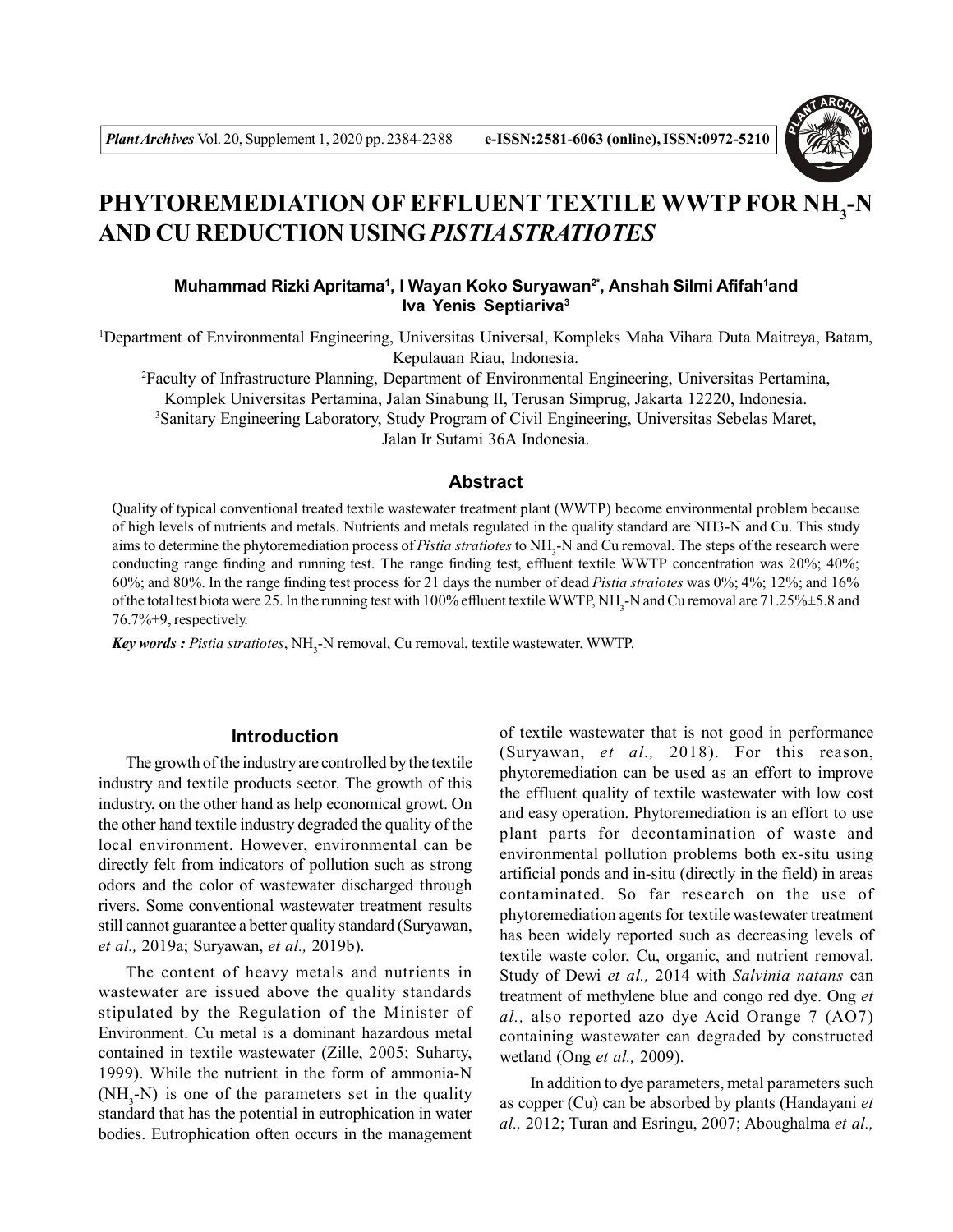2008). Organic matter is also one of the elements needed by plants to photosynthesize. Other studies report that *Scirpus grossus* and *Iris pseudacorus* are effective in removing BOD (Biochemical Oxygen Demand) and COD (Chemical Oxygen Demand) (Tangahu *et al.,* 2019). Phytoremediation with *Eichornia crassipes* and  $L$ *olium perenne*  $L$  can remove  $NH<sub>3</sub>$ -N and TP higher than remove of COD (Wang *et al.,* 2011). Another study also report that TP removal high. (Souza *et al.,* 2013).

One of the aquatic plants is *Pistia stratiotes L.* that can used as phytoremediation media. Pistia is a type of waterweed that grows very fast and has the ability to adapt to new environments. *Pistia stratiotes* has an ability that can help improve the polluted water environment. The possibility of the use of water plants in wastewater treatment has been conducted a lot in both laboratory and industrial scale (Tjitrosoepomo, 2000). The purpose of this study was to determine the ability, *Pistia stratiotes* as phytoremediation media for Cu and  $NH<sub>3</sub>$ -N in Textile WWTP as post-treatment.

#### **Materials and Method**

#### **Effluent Textile WWTP and reactor**

Initial characterization of the effluent textile WWTP was conducted after stabilization pond treatment (Fig. 1). The effluent textile WWTP characteristics are shown in table 1. Table 1 indicates that the values of pH, TSS, BOD, COD, phenol grease and fat were meet the standard quaility. The BOD value was measured up to 48.7 mg/L and COD value up to 178 mg/L.

Plants have a wet weight of about 5-15 grams. The



**Fig. 1:** Schematic diagram textile WWTP effluent with phytoremediation sampling area.

*Pistia stratiotes* plants used are certainly healthy plants by looking at morphology. The condition of the leaves must look fresh and green. Certainly, pests or diseases do not attack the leaves. The *Pistia stratiotes* plants used are new shoots from the parent.

The reactor used in batch conditions. The reactor volume is 20 L with water depth of 16 cm. In running phytoremediation process, reactor without any treatment.

| No. | <b>Parameter</b>   | Unit | Wastewater   Standard |     |
|-----|--------------------|------|-----------------------|-----|
|     |                    |      | quality               |     |
| 1   | pH                 |      | 8,1                   | 6.9 |
| 2   | COD                | mg/L | 178                   | 150 |
| 3   | <b>BOD</b>         | mg/L | 48,7                  | 60  |
| 4   | TSS                | mg/L | 5,61                  | 50  |
| 5   | Ammonia N (NH,-N)  | mg/L | 12,14                 | 8   |
| 6   | Total chromium(Cu) | mg/L | 3,741                 |     |
| 7   | Grease and fat     | mg/L | nd                    | 3   |
| 8   | Phenol             | mg/L | nd                    | 0,5 |

**Table 1:** Textile WWTP effluent water quality analysis results.

# **Experimental Set-up for Range Finding Test (RFT) and Phytoremediation**

Range Finding Test (RFT) is carried out before acclimatization process. The acclimatization process is carried out by tap water for 7 days to accustom *Pistia stratiotes* plants to the environmental conditions at laboratory site (temperature, humidity, and lighting). RFT are used d WWTP effluent samples with concentrations dilution of 20%, 40%, 60%, and 80%, respectively. The RFT process was carried out for 14 days with a total of each *Pistia stratiotes* of 25.

The phytoremediation reactor volume used is 20 L which is used in phytoremediation process. Then the *Pistia stratiotes* plants that survive in RFT conditions are used in the phytoremediation process. The phytoremediation process is carried out for 14 days by taking water samples once every two days. The study was conducted with three repetitions under the same conditions. Analysis for  $NH<sub>3</sub>$ -N and Cu parameters is based on the standard method (APHA, 1989).

## **Results and Discussion**

#### **Range Finding Test (RFT)**

The mortality rate of *Pistia stratiotes* plants increases with the detention time in WWTP effluent wastewater (Fig. 1). The mortality rate of *Pistia stratiotes* plants on 14 days of detention had shown a significant difference; especially concentrations of 80% and 60%, which reached Pistia stratiotes plant mortality by 16% and 12%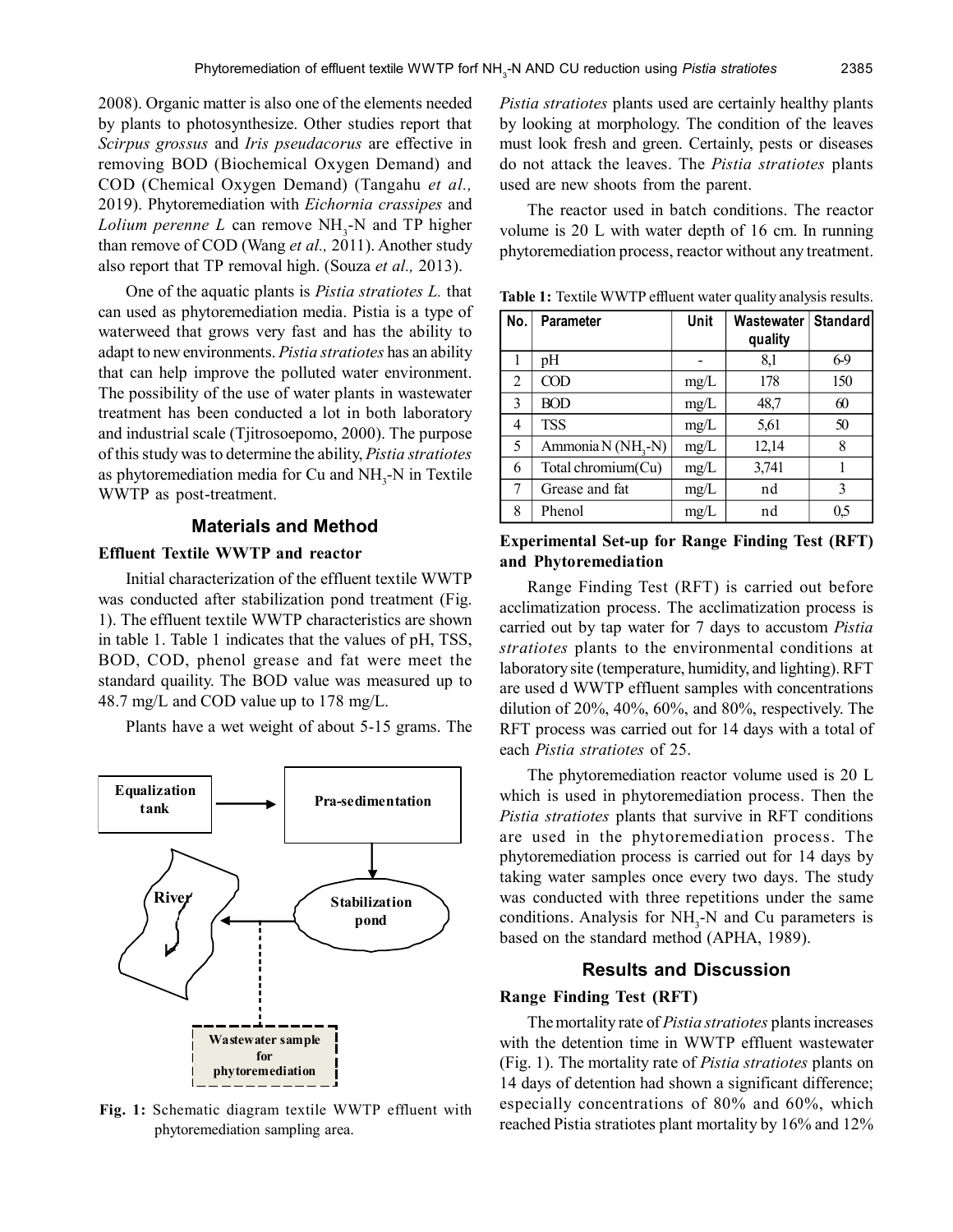## with total of plant, are 25.



**Fig. 1:** Monitoring number of *Pistia stratiotes* that die during the acclimation process.

## **Phytoremediation**

The results of NH<sub>3</sub>-N and Cu removal for *Pistia stratiotes* were shown in Figures 1 and Figure 2. The results of NH<sub>3</sub>-N removal on day 14 showed an average of  $71.25\% \pm 5.8$ . The results showed the NH<sub>3</sub>-N concentration value of 3.49 mg/L, which was able to meet the quality standard. The results of other studies to treat domestic wastewater using *Phragmites sp*. reed bed and water-floating macrophyte water hyacinth (*Eichhornia*  $crassipes)$  can remove  $NH<sub>3</sub>$ -N by 73% and 69% (Valipour *et al.,* 2014). Other studies, the use of aquatic plants *Stachys japonica*, *Lycopus lucidus*, *Rumex japonicus*, and *Rumex acetosa* removal of NH<sub>3</sub>-N were 96.3%, 94.5%, 95.7%, and 93.6%, respectively. (Guifang, 2010).



**Fig. 2:** Results of NH<sub>3</sub>-N concentrations in phytoremediation process by *Pistia stratiotes.*

Final Cu concentration by phytoremediation process with *Pistia stratiotes* of 0.87 mg/L, which can meet quality standards. The results of Cu removal in WWTP effluent in this study only showed a value of  $76.7\% \pm 9$ (Figure 2). This value has a tendency lower than previous research. The use of *Pistia stratiotes* for treating batik wastewater is able to remove Cu of 91.95% (Hernayanti and Proklamasiningsih, 2005). Cu removal in phytoremediation of textile wastewater using *Pistia stratiotes* for 6, 12, 24 and 48 hours respectively was

 $80.10 \pm 0.64\%$ ;  $88.47 \pm 1.80\%$ ;  $97.3 \pm 0.99\%$ ; and  $100\%$ (Dwijayanti *et al.,* 2016).

Medicago plant can absorb Cu accumulation at a rate of 0.21 mg/kg in the root of the soil (Taha *et al.,* 2018). Resuld of water and solid media Cu absorption by plant its different. Another study stated that another heavy metal such as Cd, Pb, Ni, Zn and Cr also can treated with phytoremidiation process (Syed *et al.*, 2018; Al-Zurfi *et al.,* 2018; Tilwankan *et al.,* 2018) .



**Fig. 3:** Results of Cu concentrations in phytoremediation process by *Pistia stratiotes.*

High levels of metal concentration can be described in total dissolved solid (TDS). TDS concentrations in this study tended to decrease however were no better than  $NH<sub>3</sub>$ -N and Cu removal. The TDS decrese is only 22.6%±4 within 14 days of detention (Figure 4). Alireza *et al.,* (2010) water hyacinth phytoremediation treatment result a removal of about 16% of TDS from domestic wastewater. Phytoremediation with water hyacinth, water lettuce, and vetiver high TDS removal was 55.6%, 48.7 %, and 39.6% (Abinaya *et al.,* 2018). While the pH does not seem to change significantly and tends to steady (Fig. 5).

#### **Conclusion**

The results of the phytoremediation process by *Pistia stratiotes* for  $NH<sub>3</sub>-N$  and Cu removal are  $71.25\% \pm 5.8$ 



**Fig. 4:** Results of Cu concentrations in phytoremediation process by *Pistia stratiotes.*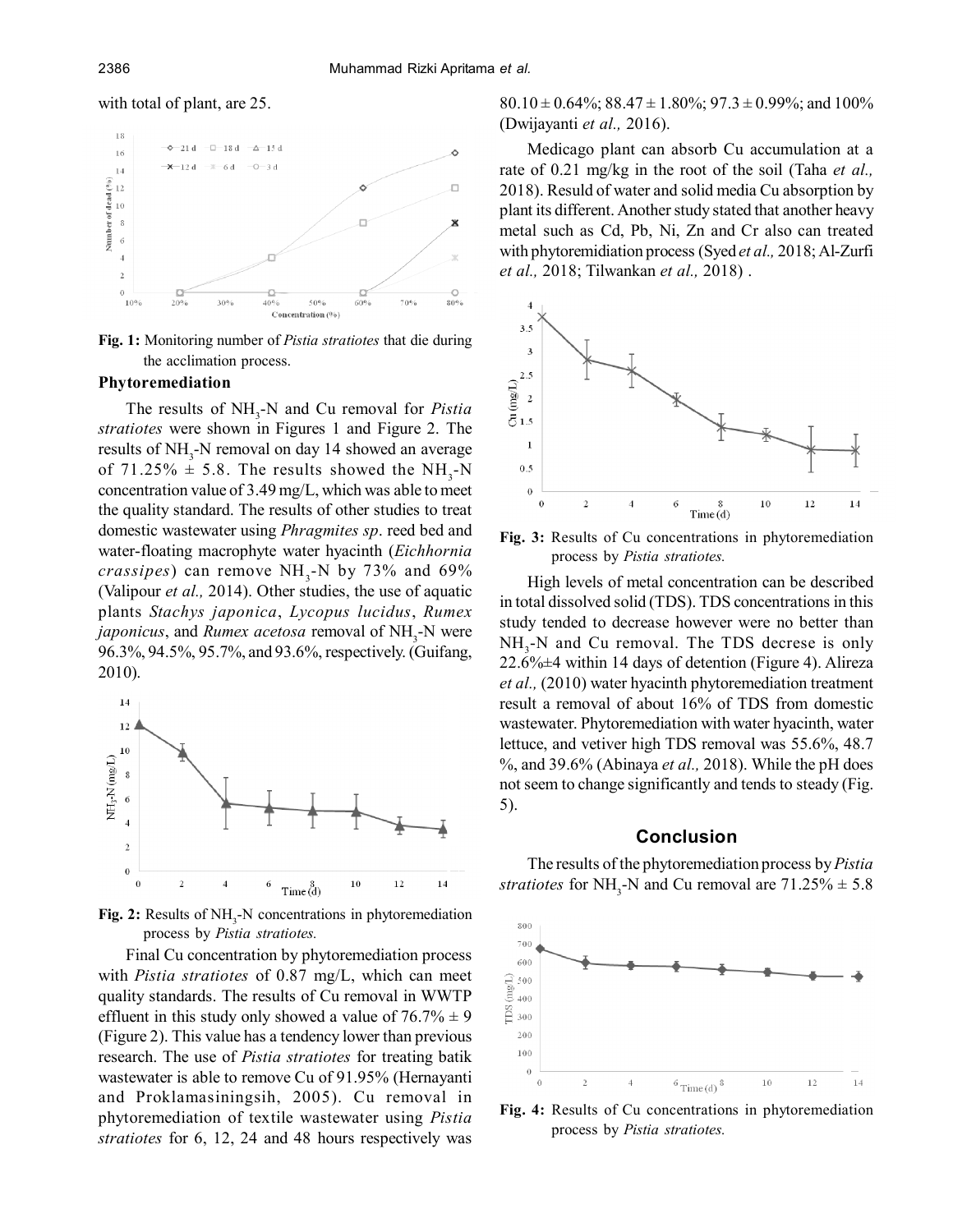

**Fig. 5:** pH change during phytoremediation process by *Pistia stratiotes.*

and  $76.7\% \pm 9$ , respectively. The results of the comparison of the processed results indicate that it meets the effluent quality standards of textile wastewater. The application of phytoremediation is suitable as a post-treatment for textiles WWTP.

#### **Reference**

- Abinaya, S., R. Saraswathi, S. Rajamohan and S. Mohammed (2018). Phyto-remediation of total dissolved solids (TDS) by Eichhornia Crassipes, Pistia Stratiotes and Chrysopogon Zizanioides from second stage RO-Brine solution. *Res. J. Chem. Environ*, **22**: 36-41.
- Aboughalma, H., R. Bi and M. Schlaak (2008). Electrokinetic enhancement on phytoremediation in Zn, Pb, Cu and Cd contaminated soil using potato plants. *Journal of Environmental Science and Health, Part A.*, **43(8)**: 926- 933.
- Alireza, V., V. K. Raman and P. Motallebi (2010). Application of shallow pond system using water hyacinth for domestic wastewater treatment in the presence of high total dissolved solids (TDS) and heavy metal salts. *Environmental Engineering and Management Journal*, **9(6)**: 853-860.
- Al-Zurfi, S.K.L., A.Y Alisaw and G.A.A. Al-Shafai (2018). Anatomical and physiological effects of cadmium in aquatic plant hydrilla verticillata. *Plant Archives*, **18(1)**: 839-846.
- APHA. (1989). Standard methods for the examination of water and wastewater. American Public Health Association (APHA) (17 ed.). Washington: American Water Works Association (AWWA) and Water Pollution Control Federation (WPCF).
- Dewi, P., K. Sri, Dwijani, Wahyu, Suprihatin and Iryanti (2014). Fitoekstraksi zat warna 'congo red' dan metil biru dalam limbah tekstil dengan kiambang (Salvinia natans). Prosiding: Seminar Nasional Sains dan Teknologi, Lembaga Penelitian dan Pengabdian Kepada Masyarakat Universitas Udayana, Denpasar.
- Dwijayanti, N.P., I.E. Suprihatin and K.G Putra (2016). Fitoekstraksi Cu, Cr dan Pb limbah tekstil dengan tumbuhan kiambang (Pistia stratiotes L.). *Jurnal Kimia.*, **10(2)** : 275- 280.
- Guifang, X. (2010). Study on Purified Efficiency of Phosphorus and Nitrogen from Eutrophicated Landscape Water by

Four Floating Ornamental Plants. *Chinese Agricultural Science Bulletin*, **(7)**: 67.

- Handayani, F.I., E. Setyowati and A.M. Santoso (2012). Efisiensi Fitoremediasi Pada Air Terkontaminasi Cu Menggunakan Salvinia molesta. Prosiding: Seminar Nasional X Biologi, Sains, Lingkungan dan Pembelajarannya, Universitas Sebelas Maret.
- Hernayanti and E. Proklamasiningsih (2005). Fitoremediasi limbah cair batik menggunakan kayu apu (Pistia stratiotes l.) sebagai upaya untuk memperbaiki kualitas air. *Jurnal Pembangunan Pedesaan*, **4(3)**: 164-172.
- Ong, S., K. Uchiyama, D. Inadama, Y. Ishida and K. Yamagiwa (2009). Phytoremediation of industrial effluent containing azo dye by model up-flow constructed wetland. *Chinese Chemical Letters*, **20(2)**: 225-228.
- Souza, F.A., M. Dziedzic, S.A. Cubas and C.T. Maranho (2013). Restoration of polluted waters by phytoremediation using Myriophyllum aquaticum (Vell.) Verdc. *Haloragaceae. Journal of Environmental Management*, **120**: 5-9.
- Suharty, N.S. (1999). Study kualitas fisik kimia 3 (tiga) anak sungai bengawan solo di kabupaten karanganyar. Pusat Studi Lingkungan Hidup Lembaga Penelitian Surakarta, Surakarta.
- Suryawan, I.W., A.S. Afifah and G. Prajati (2019). Pretreatment of endek wastewater with ozone/hydrogen peroxide to improve biodegradability. *AIP Conference Proceedings*, 2114(1), 050011.
- Suryawan, I.W., Q. Helmy and S. Notodarmojo (2018). Textile wastewater treatment: colour and COD removal of reactive black-5 by ozonation. *IOP Conf. Series: Earth and Environmental Science*, **106**: 1-6.
- Suryawan, I.W., M.J. Siregar, G. Prajati and A.S. Afifah (2019). Integrated ozone and anoxic-aerobic activated sludge reactor for endek (balinese textile) wastewater treatment. *Journal of Ecological Engineering*, **20(7)**: 169-175.
- Syed, R., D. Kapoor and A.A. Bhat (2018). Heavy metal toxicity in plants: a review. *Plant Archives*, **18(2)**: 1229-1238.
- Taha, Z.R., S.H. Al-Abdulameer and S.R. Al-Rubayee (2018). Phytoremediation of agricultural soils contaminated with heavy metals within the city of baghdad using the medicago sativa inoculated with glomus mosseae. *Plant Archives*, **18(2)** : 2239-2244.
- Tangahu, B.V., D.A. Ningsih, S.B. Kurniawan and M.F. Imron (2019). Study of BOD and COD Removal in Batik Wastewater using Scirpus grossus and Iris pseudacorus with Intermittent Exposure System. *Journal of Ecological Engineering*, **20(5)**: 130-134.
- Tilwankar, V., S. Rai and S.P. Bajpai (2018). A review on contamination profile of heavy metals and its role in environment. *Plant Archives*, **18(2)**: 1239-1247.
- Tjitrosoepomo, G. (2000). Morfologi Tumbuhan. Yogyakarta: Gadjah Mada. University Press.
- Turan, M. and A. Esringu (2007). Phytoremediation based on